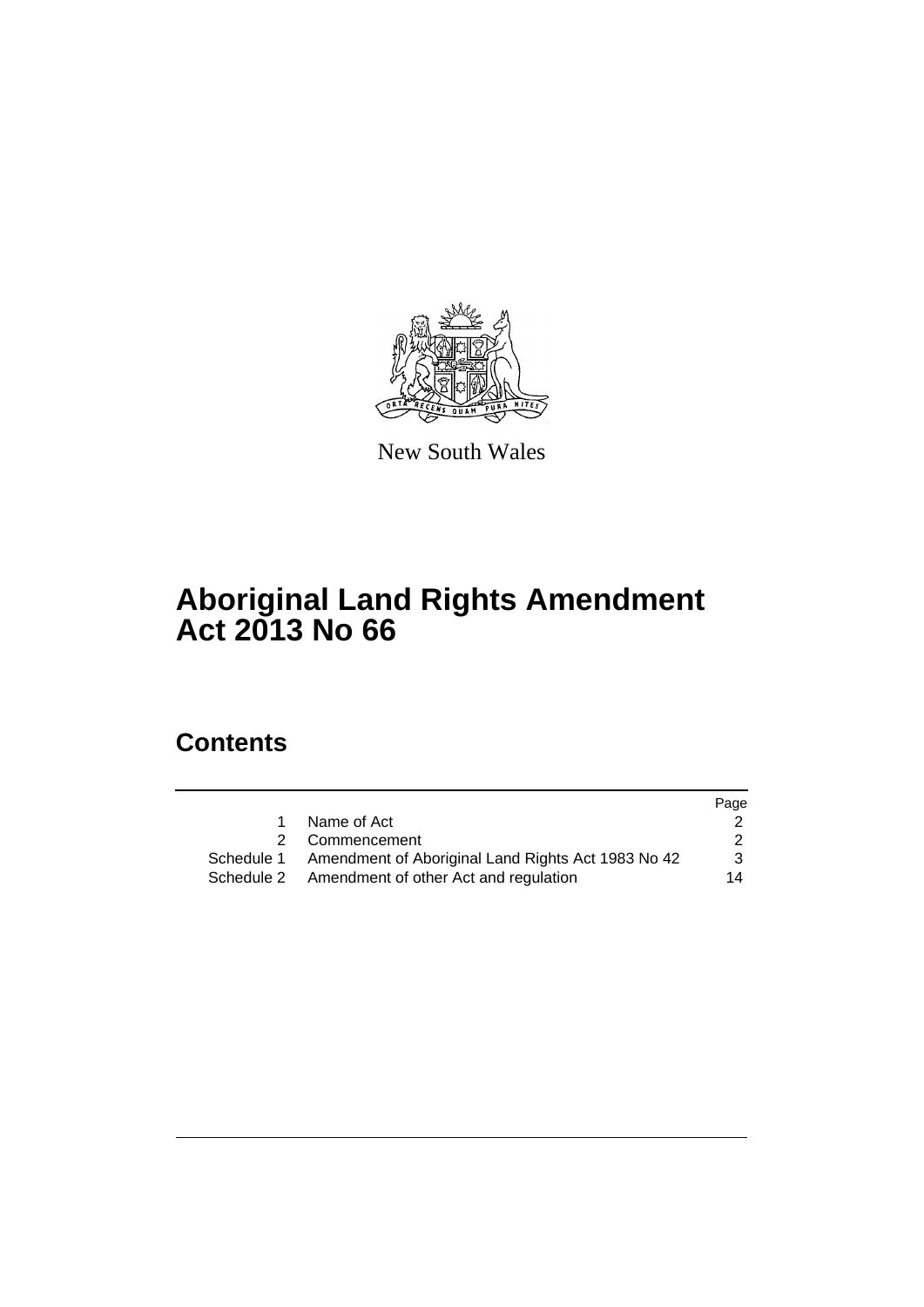

New South Wales

# **Aboriginal Land Rights Amendment Act 2013 No 66**

Act No 66, 2013

An Act to amend the *Aboriginal Land Rights Act 1983* with respect to the functions, officers and staff of Aboriginal Land Councils; and for other purposes. [Assented to 18 September 2013]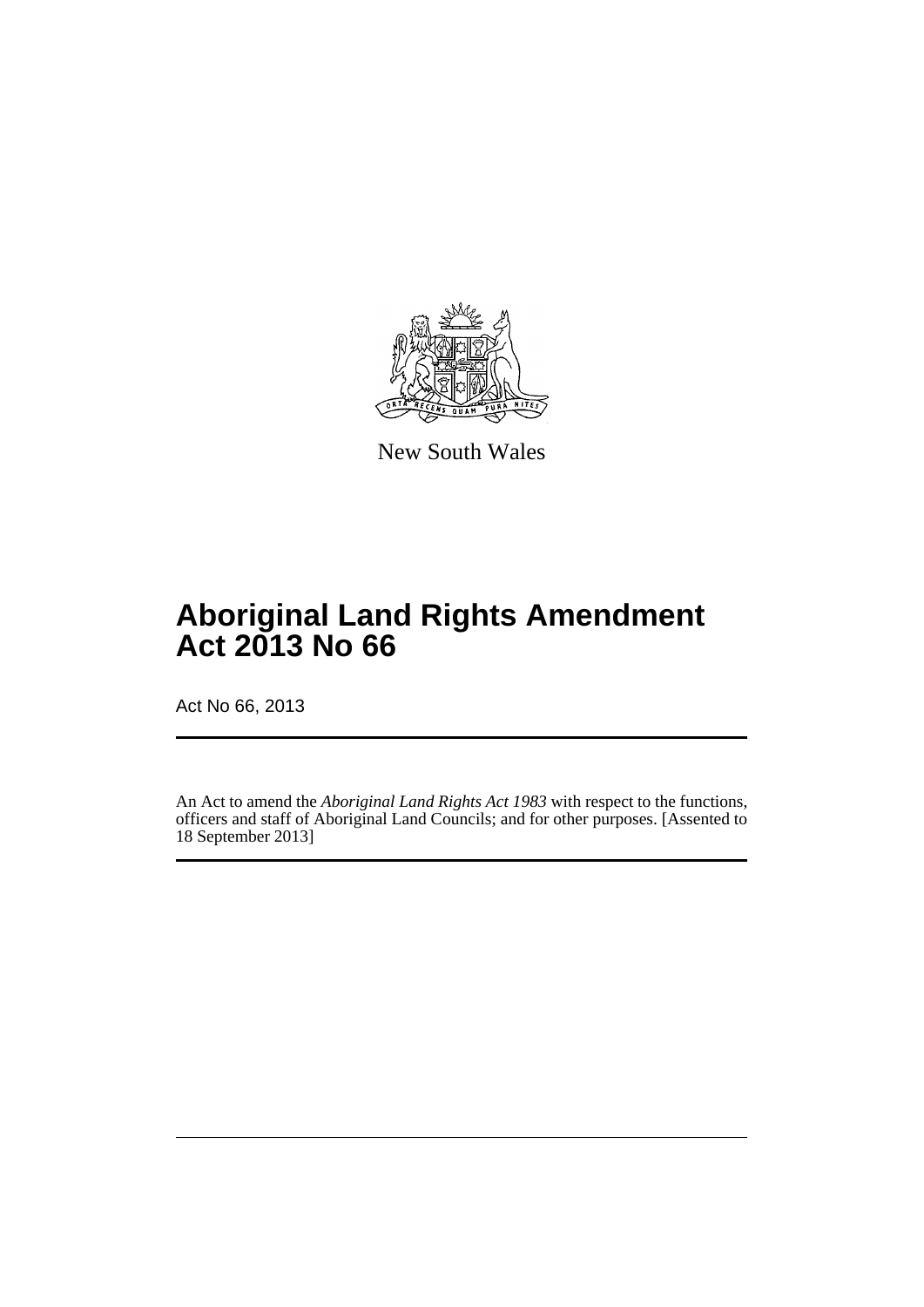# <span id="page-2-0"></span>**The Legislature of New South Wales enacts:**

# **1 Name of Act**

This Act is the *Aboriginal Land Rights Amendment Act 2013*.

# <span id="page-2-1"></span>**2 Commencement**

- (1) Except as provided by subsection (2), this Act commences on the date of assent to this Act.
- (2) The amendment of section 63, and the repeal of sections 162 (3) and 163, of the *Aboriginal Land Rights Act 1983* by this Act commence on 1 January 2014.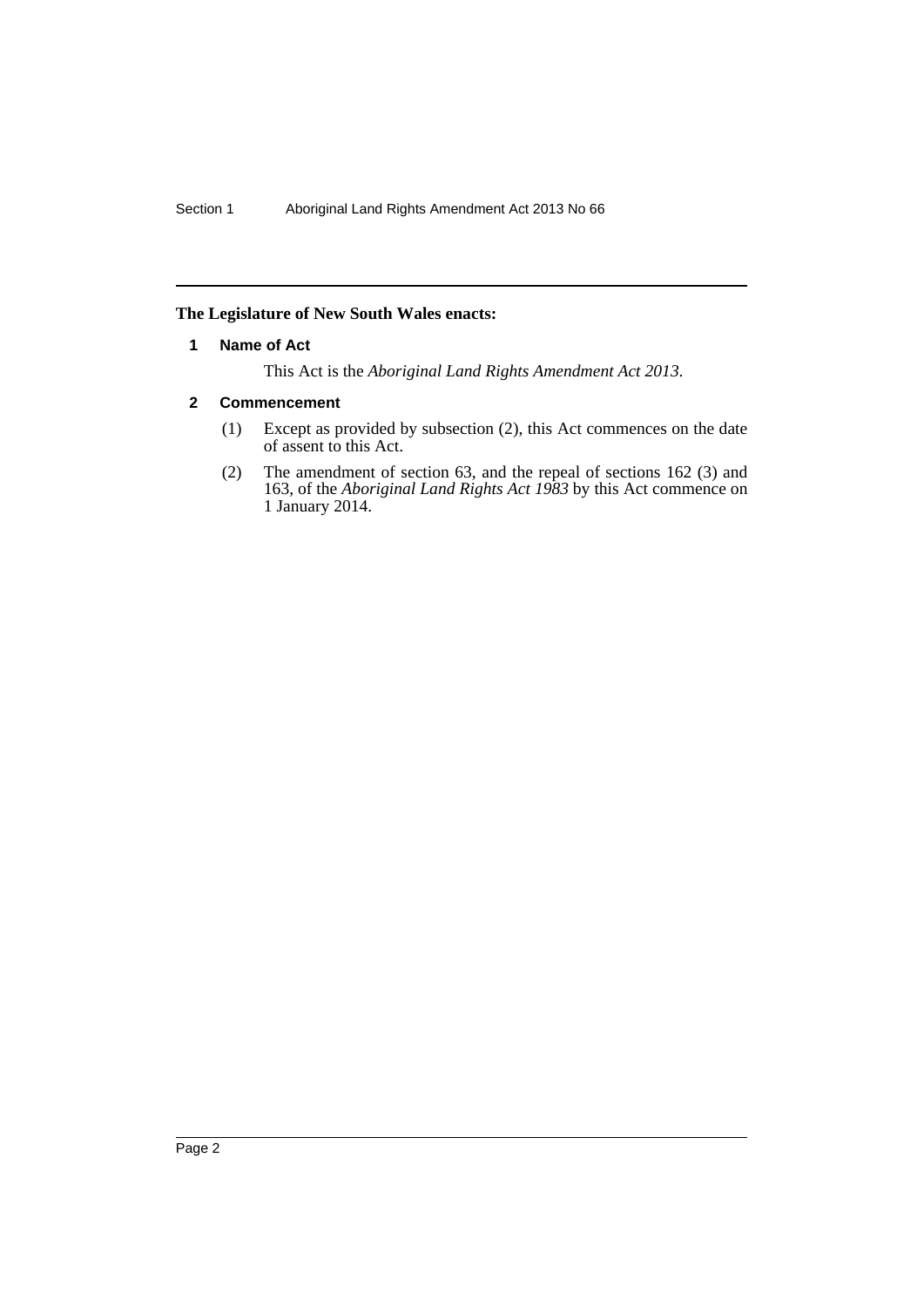Amendment of Aboriginal Land Rights Act 1983 No 42 Schedule 1

# <span id="page-3-0"></span>**Schedule 1 Amendment of Aboriginal Land Rights Act 1983 No 42**

**[1] Sections 37 (3) (c) and (4), 39 (4), 40 (4), 42D (1) (e), 42G (3) (c) and (5) (c) (ii), 47 and 48 (1) (a) and (5) (c)**

Omit "Aborigines" wherever occurring. Insert instead "Aboriginal persons".

**[2] Section 38 Purchase, lease etc of property**

Omit section 38 (4).

# **[3] Section 38 (5)**

Omit "joint tenants (without the benefit of survivorship)". Insert instead "tenants in common".

**[4] Section 42D Land dealings by New South Wales Aboriginal Land Council** Omit section 42D (1) (c).

### **[5] Section 42E Approval required for land dealings by Local Aboriginal Land Councils**

Omit section 42E (3).

# **[6] Section 42T**

Omit the section. Insert instead:

# **42T Amount of community development levy**

- (1) The amount of the community development levy payable for a dutiable transaction is the prescribed percentage (if any) of the amount of duty in respect of the transaction calculated as if duty were chargeable on the transaction at the rate specified in section 32 (1) of the *Duties Act 1997*.
- (2) In calculating the community development levy, any arrangement for the payment of the levy by a person other than the Local Aboriginal Land Council concerned is to be disregarded.

# **[7] Section 42W Regulations**

Insert "(with or without modifications)" after "*Duties Act 1997*" in section 42W (a).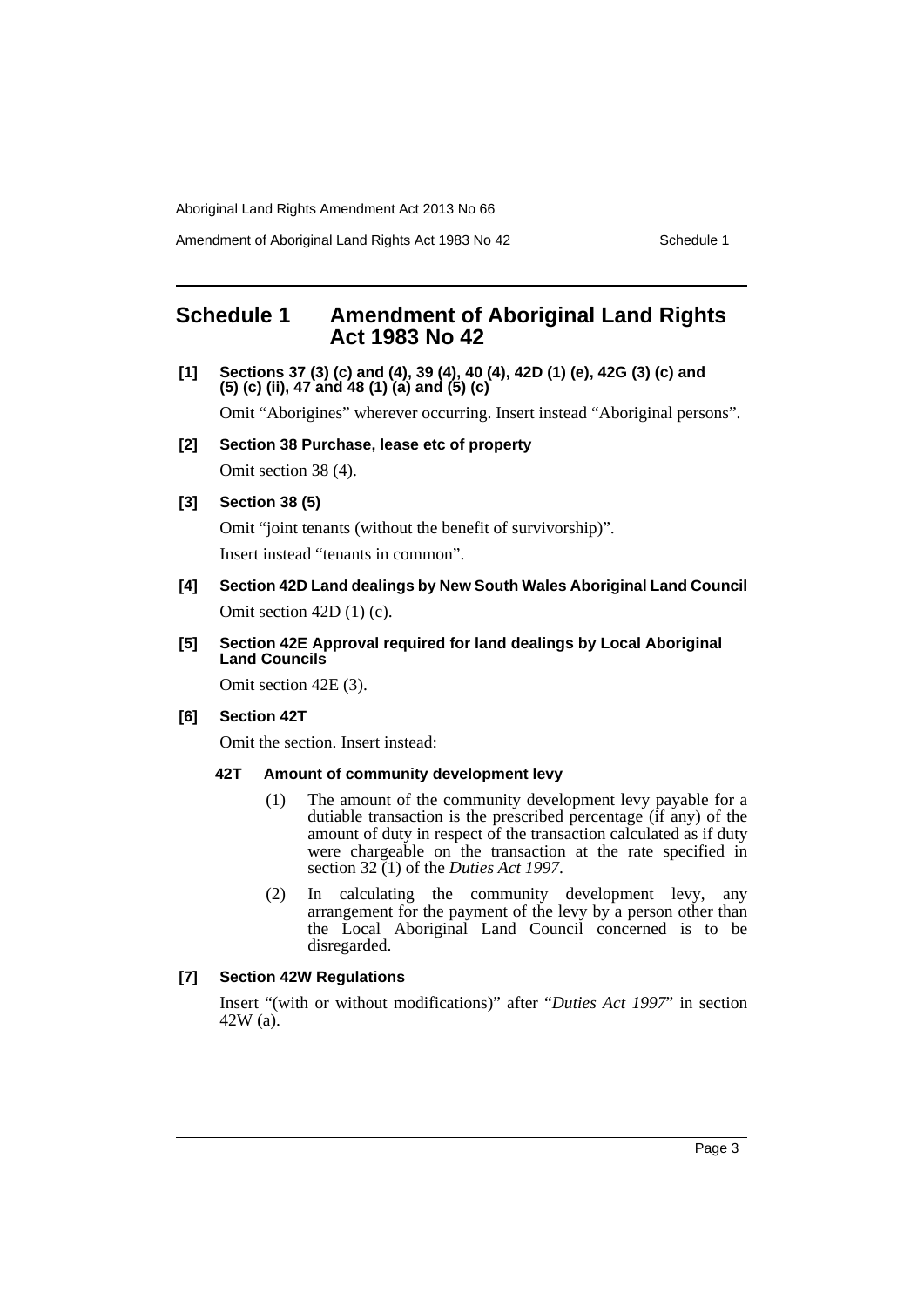Schedule 1 Amendment of Aboriginal Land Rights Act 1983 No 42

#### **[8] Section 44 Proceedings for non-payment of certain rates for Aboriginal lands barred**

Omit section 44 (b)–(d). Insert instead:

- (b) the *Sydney Water Act 1994*,
- (c) the *Hunter Water Act 1991*, or
- (d) the *Water Management Act 2000*,

#### **[9] Section 52E Delegation of functions by Local Aboriginal Land Councils**

Omit section 52E (1). Insert instead:

- (1) A Local Aboriginal Land Council may, by resolution, delegate to the Board, any of the functions of the Council with respect to the acquisition of land other than:
	- (a) this power of delegation, and
	- (b) any function under this or any other Act that is expressly required to be exercised by resolution of the voting members of the Council.

#### **[10] Section 52G Functions exercised by Council resolution**

Omit section 52G (b).

#### **[11] Section 52G (2)**

Insert at the end of section 52G:

(2) For the avoidance of doubt, subsection (1) (f) requires a resolution of the Council confirming receipt by the Council of the annual budget and financial statements, not a resolution approving the contents of the annual budget and financial statements.

#### **[12] Section 59 Updating and consolidation of membership rolls**

Omit section 59 (4).

#### **[13] Section 62 Functions of Boards of Local Aboriginal Land Councils**

Insert after section 62 (1):

- (1A) Without limiting subsection (1), a Board of a Local Aboriginal Land Council may, subject to any directions of the Council, exercise:
	- (a) any of the functions of the Council on behalf of the Council, other than any function that under this or any other Act that is expressly required to be exercised by resolution of the voting members of the Council, and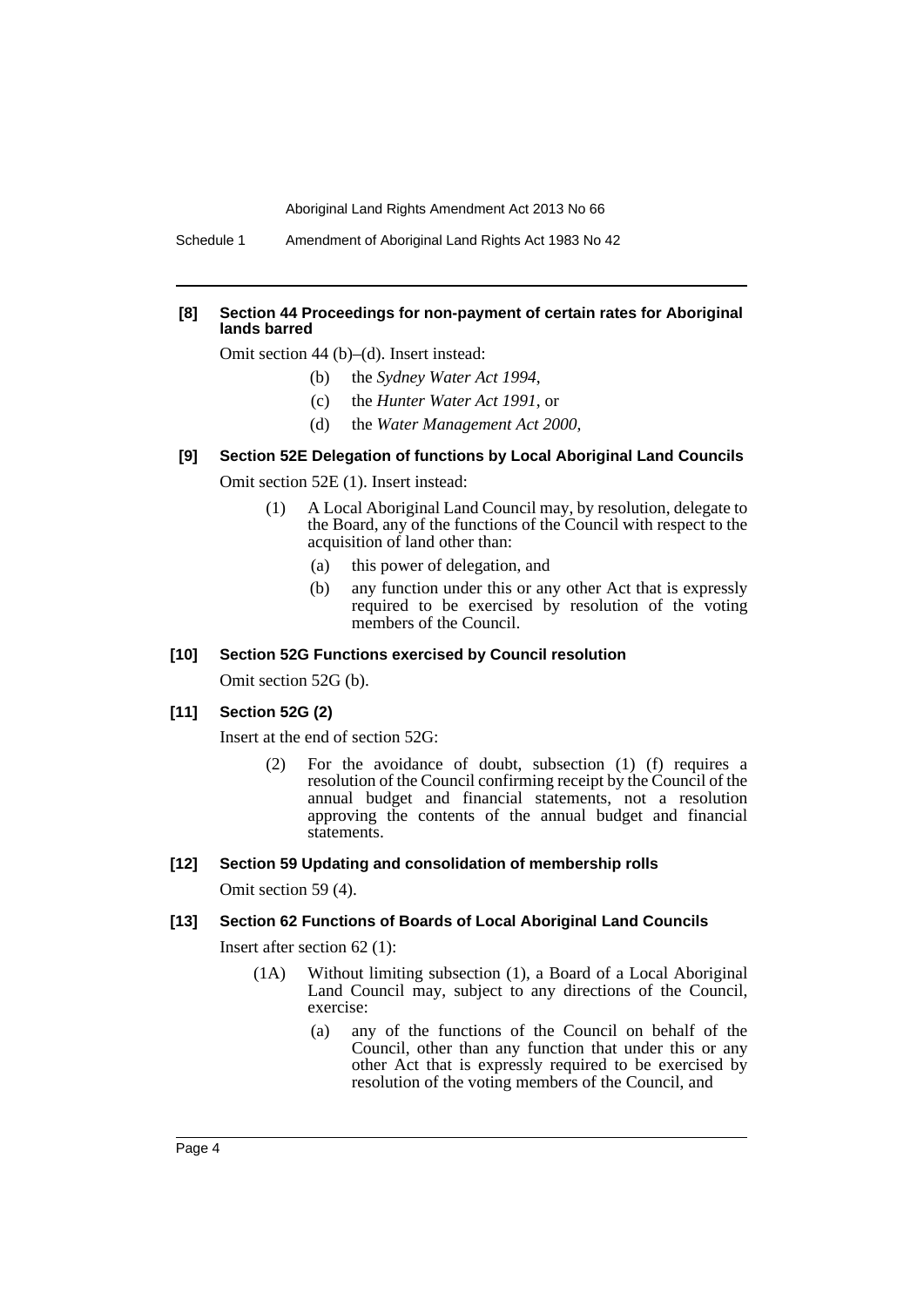(b) any function delegated to the Board under section 52E.

#### **[14] Section 63 Board members**

Omit section 63 (2). Insert instead:

- (2) A person is not qualified to be nominated to stand for election, or to be elected, as a Board member of a Local Aboriginal Land Council if, at the time of the nomination or election, any of the following applies to the person:
	- (a) the person is not a voting member of the Council,
	- (b) the person is suspended or disqualified from holding office as a Board member or is suspended from membership of the Council,
	- (c) the person has not attended at least 2 meetings of the Council in the last 12 months.
- (2A) Subsection (2) (c) does not apply if an administrator was appointed to perform all of the functions of the Local Aboriginal Land Council for all or part of the relevant 12-month period.
- (2B) A person may nominate another person to stand for election as a Board member of a Local Aboriginal Land Council if, at the time of the nomination, all of the following apply to the person:
	- (a) the person is a voting member of the Council, and
	- (b) the person is not suspended from membership of the Council, and
	- (c) the person has attended at least 2 meetings of the Council in the last 12 months.

# **[15] Section 63 (8)**

Insert after section 63 (7):

Without limiting subsection (7), the regulations may make provision with respect to the nomination of persons to stand for election as a Board member of a Local Aboriginal Land Council.

#### **[16] Section 65 Training for Board members**

Omit "for the first time" from section 65 (1).

## **[17] Section 65 (5) (a)**

Insert "has previously undergone training under this section or" before "already has".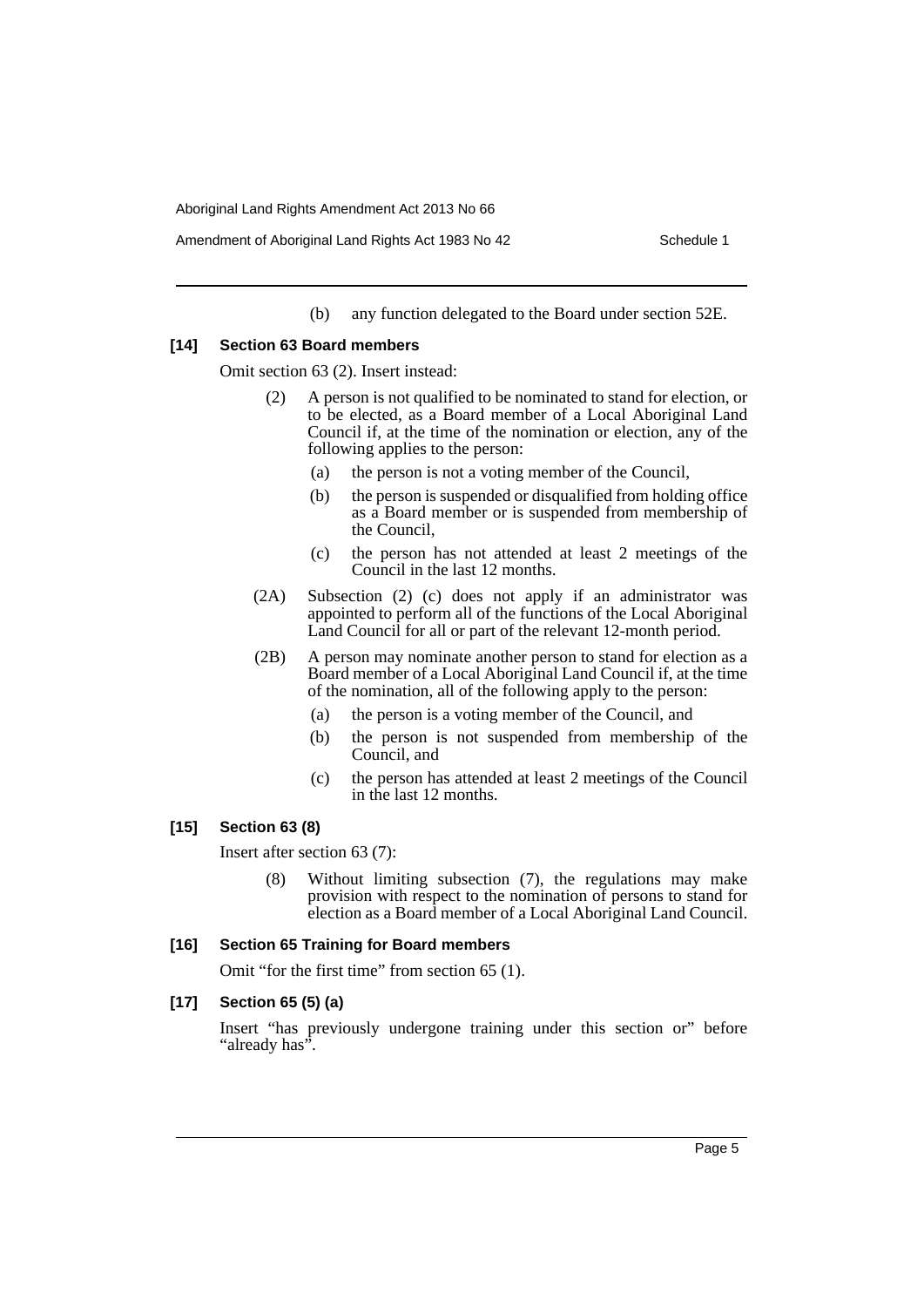Schedule 1 Amendment of Aboriginal Land Rights Act 1983 No 42

#### **[18] Section 66 Grounds for disqualification from office**

Omit section 66 (1) (k). Insert instead:

(k) was, within the last 5 years, an officer of the Local Aboriginal Land Council immediately before an administrator was appointed for the Council, or

#### **[19] Section 66 (1) (m)**

Insert "(other than on the ground that the person is an employee of, or consultant to, the New South Wales Aboriginal Land Council)" after "councillor".

### **[20] Section 66 (4)**

Insert after section 66 (3):

(4) Despite subsection (1) (j), a person is not disqualified from holding office as a Board member of a Local Aboriginal Land Council (and is taken not to have been disqualified from holding office at the time of the person's nomination) on the ground that the person is an employee of, or a consultant to, the Council if the person resigns as an employee of, or as a consultant to, the Council as soon as practicable after becoming aware of the result of the election.

#### **[21] Section 68 Casual vacancy**

Insert at the end of the section:

(2) A casual vacancy in the office of a Board member occurs when a person who is disqualified from holding office as a Board member is declared (or purportedly declared) to have been elected to the office despite, at the time of nomination or election, not being qualified to be nominated to stand for election or to be elected.

# **[22] Sections 70 (1), 71 (a), 136 (1) and 137 (a)**

Omit "Supreme Court" wherever occurring.

Insert instead "Land and Environment Court".

#### **[23] Section 72 Delegation by Boards**

Omit "any person or body" from section 72 (1).

Insert instead "the chief executive officer of the Local Aboriginal Land Council, or to any other person or body prescribed by the regulations,".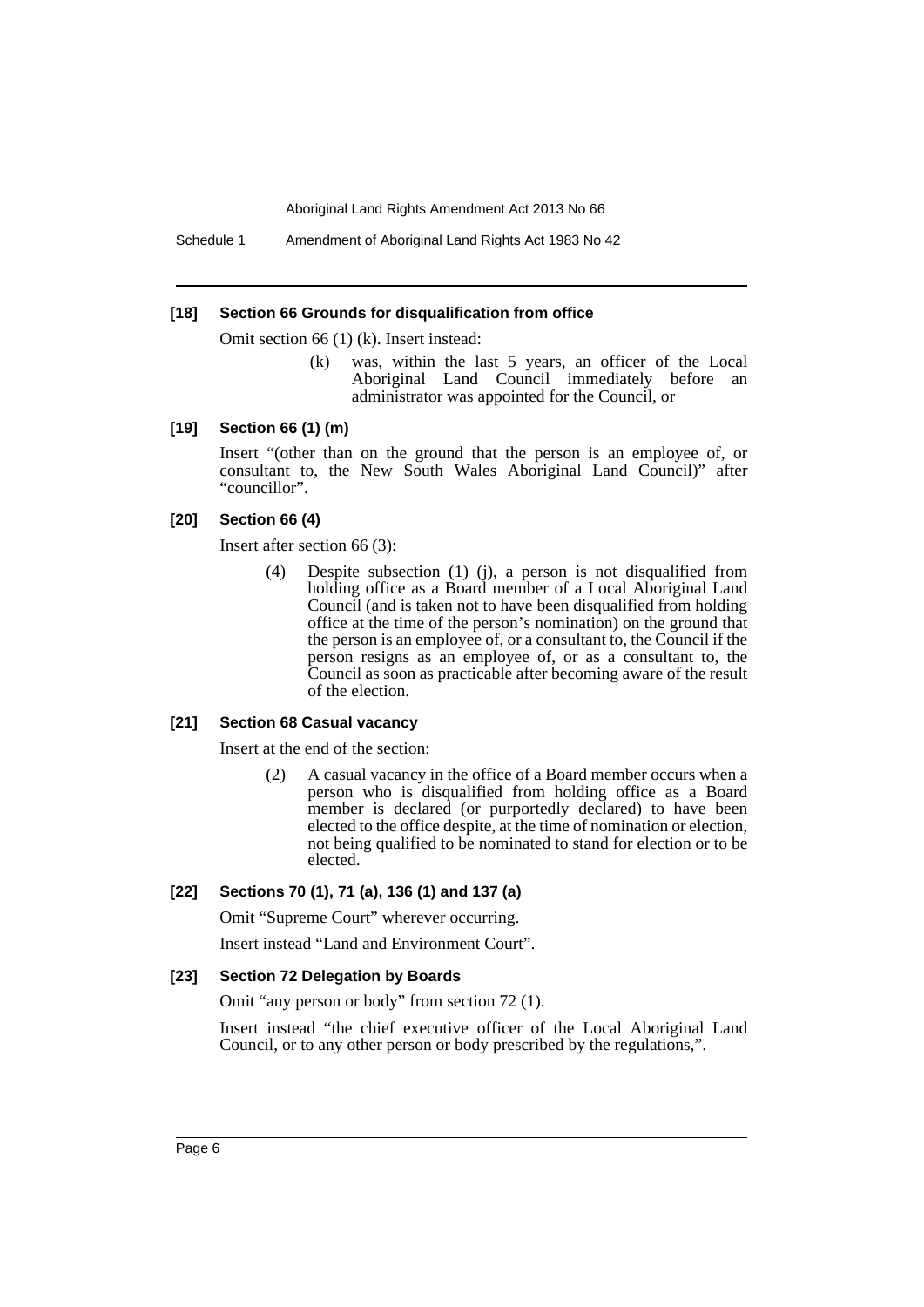#### **[24] Section 78A Chief executive officer**

Insert after section 78A (2):

The chief executive officer may delegate to any member of staff of the Local Aboriginal Land Council any of the functions of the chief executive officer, other than this power of delegation.

#### **[25] Section 79 Certain persons must not be employed**

Omit "or Regional" from section 79 (2).

# **[26] Section 79 (5)**

Insert after section 79 (4):

(5) Subsection (4) does not prevent a member of staff of the New South Wales Aboriginal Land Council from being seconded to the staff of a Local Aboriginal Land Council.

# **[27] Section 79A**

Omit the section. Insert instead:

#### **79A Advertising vacancies**

- (1) If it is proposed to make an appointment to the vacant position of chief executive officer of a Local Aboriginal Land Council (other than the appointment of a person to act in the position), the Board must ensure that the vacancy is advertised in the manner prescribed by the regulations.
- (2) If it is proposed to make an appointment to a vacant position in the staff of a Local Aboriginal Land Council (other than the chief executive officer), the chief executive officer must advertise the vacancy in such manner as the chief executive officer considers appropriate.
- (3) The chief executive officer need not advertise a vacant position in the circumstances prescribed by the regulations.

# **[28] Section 110**

Omit the section. Insert instead:

#### **110 Report on actions to increase membership of Local Aboriginal Land Councils**

The New South Wales Aboriginal Land Council is to include in its annual report a report of the actions it has taken to increase the membership of Local Aboriginal Land Councils.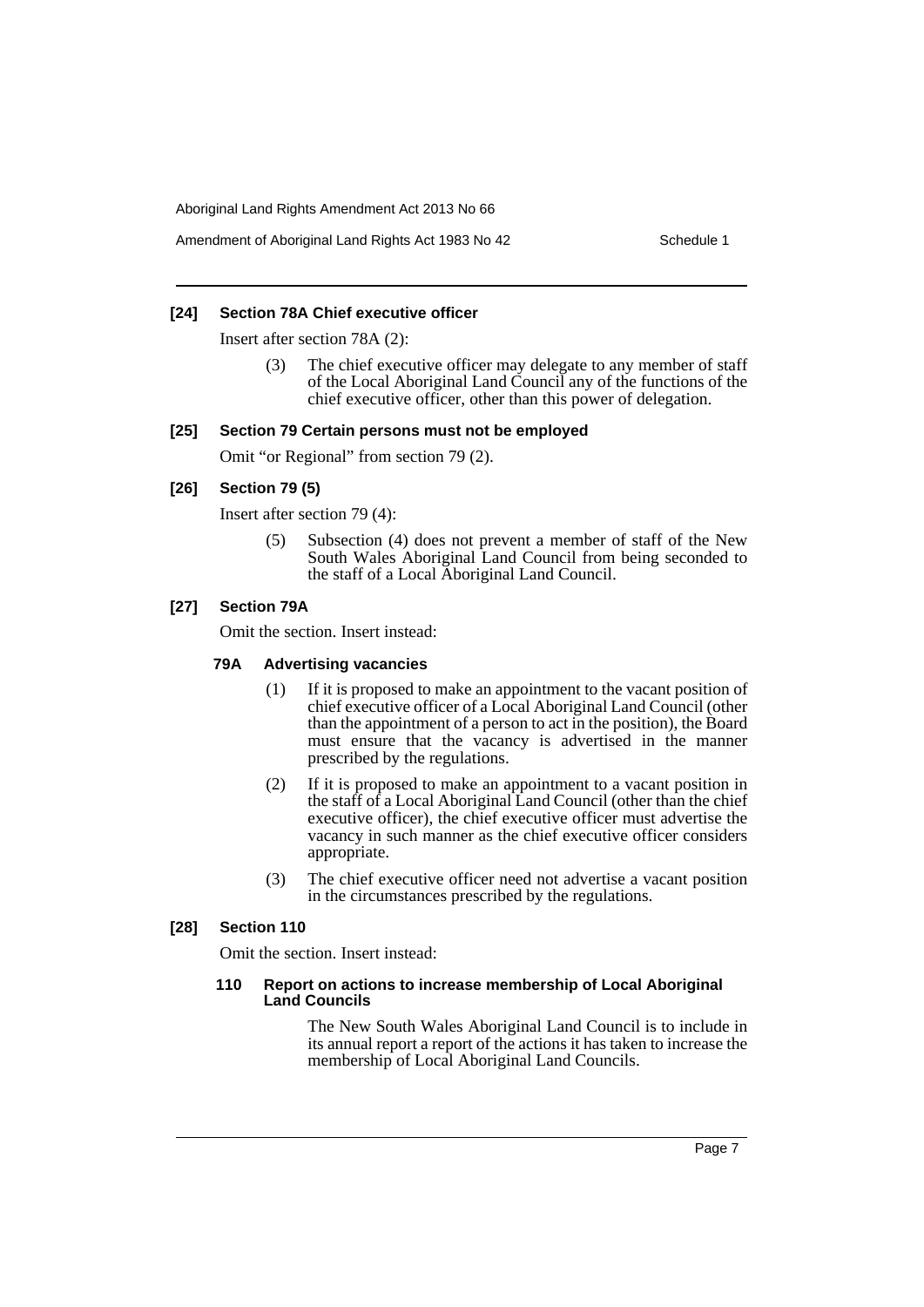Schedule 1 Amendment of Aboriginal Land Rights Act 1983 No 42

#### **[29] Section 116 Delegation by New South Wales Aboriginal Land Council**

Omit "use, management, control, holding or" from section 116 (1) (c).

#### **[30] Section 121 Election of councillors**

Omit section 121 (4). Insert instead:

- (4) A person is not qualified to be nominated to stand for election, or to be elected, as a councillor to represent a Region if, at the time of the nomination or election, either of the following applies to the person:
	- (a) the person is not a voting member of a Local Aboriginal Land Council the area of which is within the Region,
	- (b) the person is disqualified from holding office as a councillor of the New South Wales Aboriginal Land Council.

# **[31] Section 121 (7)**

Insert after section 121 (6):

(7) The regulations may make provision with respect to the nomination of persons to stand for election as a councillor to represent a Region.

# **[32] Section 132 Grounds for disqualification from office**

Omit section 132 (1) (j). Insert instead:

(j) was, within the last 5 years, an officer of the Council immediately before an administrator was appointed for the Council, or

#### **[33] Section 132 (4)**

Insert after section 132 (3):

- (4) Despite subsection (1) (h), a person is not disqualified from holding office as a councillor of the Council on the ground that the person is an employee of, or consultant to, the Council (and is taken not to have been disqualified from holding office at the time of the person's nomination) if:
	- (a) the person takes a leave of absence from employment with the Council in accordance with section 132A, and
	- (b) if the person is elected to the Council, the person resigns from their employment with, or as a consultant to, the Council as soon as practicable after becoming aware of the result of the election.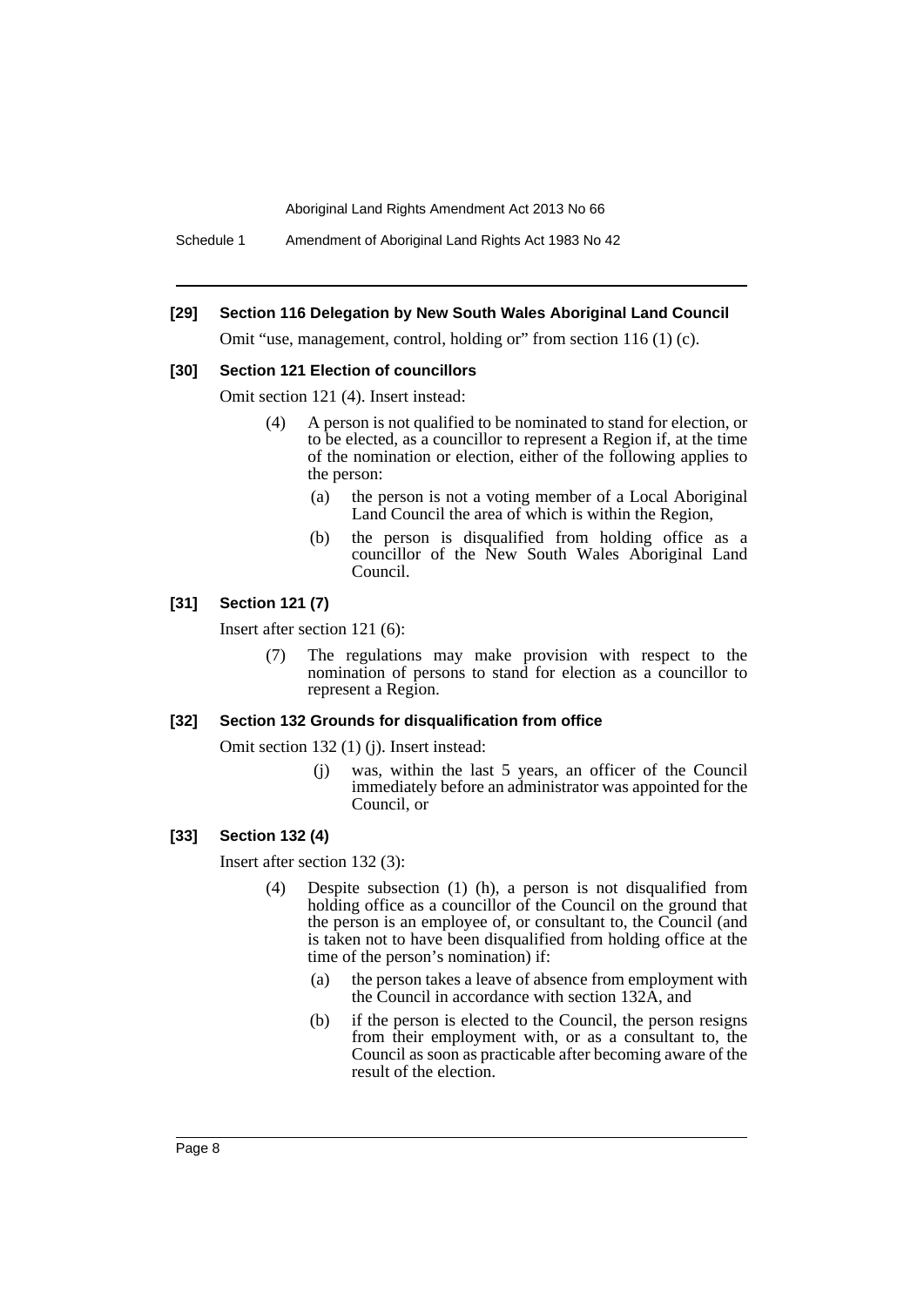Amendment of Aboriginal Land Rights Act 1983 No 42 Schedule 1

# **[34] Section 132A**

Insert after section 132:

#### **132A Leave of absence for employees nominated to Council**

- (1) If a person who is employed by the New South Wales Aboriginal Land Council is nominated to stand for election as a councillor, the person is required to be granted, and to take, leave of absence from the day following the day on which the person was nominated until the day on which the result of the election is declared.
- (2) Unless the person is entitled to paid leave (and duly applies for such leave), any leave of absence under this section is to be leave without pay.

## **[35] Section 133 Vacancy in office**

Omit ", or" from section 133 (e).

# **[36] Section 133 (f)**

Omit the paragraph.

#### **[37] Section 134 Casual vacancy**

Insert at the end of the section:

(2) A casual vacancy in the office of a councillor occurs when a person who is disqualified from holding office as a councillor is declared (or purportedly declared) to have been elected to the office despite, at the time of nomination or election, not being qualified to be nominated to stand for election or to be elected.

#### **[38] Section 143A**

Omit the section. Insert instead:

#### **143A Advertising vacancies**

- (1) If it is proposed to make an appointment to the vacant position of Chief Executive Officer of the New South Wales Aboriginal Land Council (other than the appointment of a person to act in the position), the Council must ensure that the vacancy is advertised in the manner prescribed by the regulations.
- (2) If it is proposed to make an appointment to a vacant position in the staff of the New South Wales Aboriginal Land Council (other than the Chief Executive Officer), the Chief Executive Officer must advertise the vacancy in such manner as the Chief Executive Officer considers appropriate.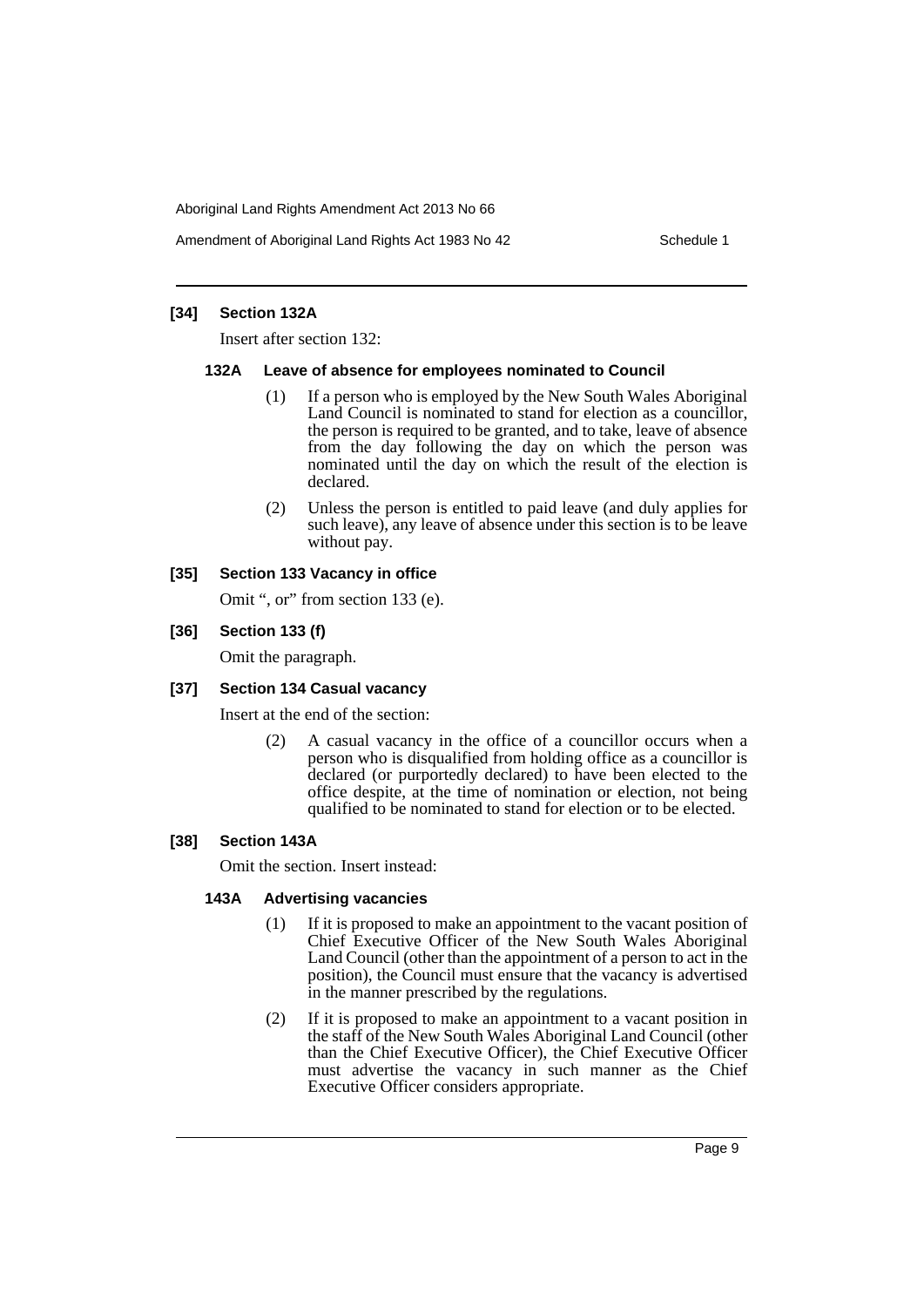Schedule 1 Amendment of Aboriginal Land Rights Act 1983 No 42

(3) The Chief Executive Officer need not advertise a vacant position in the circumstances prescribed by the regulations.

#### **[39] Section 144 Certain persons must not be employed**

Insert at the end of the section:

- (2) A person who is a councillor must not be employed as a member of staff of the New South Wales Aboriginal Land Council while the person is such a councillor.
- (3) A person who is a consultant to a Local Aboriginal Land Council must not be employed as a member of staff of the New South Wales Aboriginal Land Council while the person is such a consultant.
- (4) A member of staff of a Local Aboriginal Land Council must not be employed as a member of staff of the New South Wales Aboriginal Land Council while the person is such a member of staff.
- (5) Subsection (4) does not prevent a member of staff of a Local Aboriginal Land Council from being seconded to the staff of the New South Wales Aboriginal Land Council.

#### **[40] Section 149 NSW Aboriginal Land Council Account**

Omit "travelling and other allowances to Board members and" from section 149 (4) (c).

#### **[41] Section 152 Local Aboriginal Land Council Accounts**

Insert ", including travelling and other allowances to Board members" after "this Act" in section  $152(3)$  (b).

#### **[42] Section 153 Local Aboriginal Land Councils to keep accounts**

Omit section 153 (3). Insert instead:

- (3) The financial statements must be submitted for verification and certification to an auditor appointed by the Local Aboriginal Land Council concerned from a list of auditors kept by the New South Wales Aboriginal Land Council.
- (3A) The regulations may make provision for or with respect to the following:
	- (a) the manner in which the list of auditors is to be kept by the New South Wales Aboriginal Land Council,
	- (b) the qualifications required for auditors included in the list.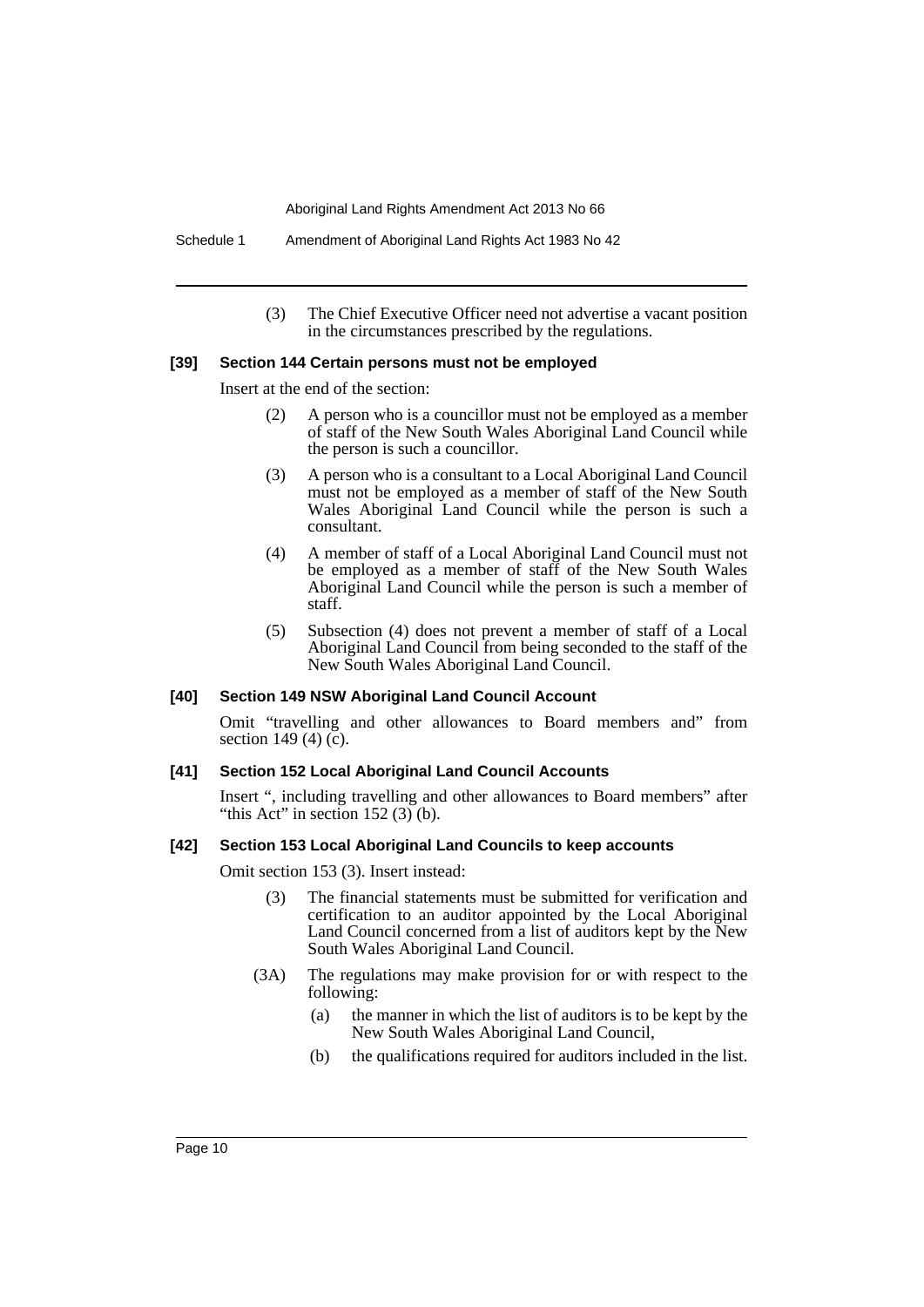**[43] Section 162 Funding Agreements** Omit section 162 (3).

- **[44] Section 163 Cessation of funding** Omit the section.
- **[45] Section 181F Suspension by Registrar for misbehaviour** Omit section 181F (3).
- **[46] Section 222 Administrators—Local Aboriginal Land Councils** Omit ", 158 or 159" from section 222 (1) (c). Insert instead "or 158".
- **[47] Section 242 Exclusion of personal liability**

Insert after section 242 (1) (c):

(c1) a member of staff of an Aboriginal Land Council,

# **[48] Section 242 (1)**

Insert ", member of staff" after "Chief Executive Officer" where secondly occurring.

# **[49] Section 243A**

Insert after section 243:

# **243A Effect of suspension of Board members and councillors**

A councillor or Board member, while suspended from office under this Act:

- (a) is not entitled to exercise any functions of the office, and
- (b) is not entitled to any fee or other remuneration to which he or she would otherwise be entitled as the holder of the office.

# **[50] Section 246A**

Insert after section 246:

#### **246A Correction of errors in documents**

- (1) This section applies to a resolution of an Aboriginal Land Council or a certificate issued under this Act by an Aboriginal Land Council.
- (2) The Chairperson of an Aboriginal Land Council may, on the application of a person or on the Chairperson's own initiative,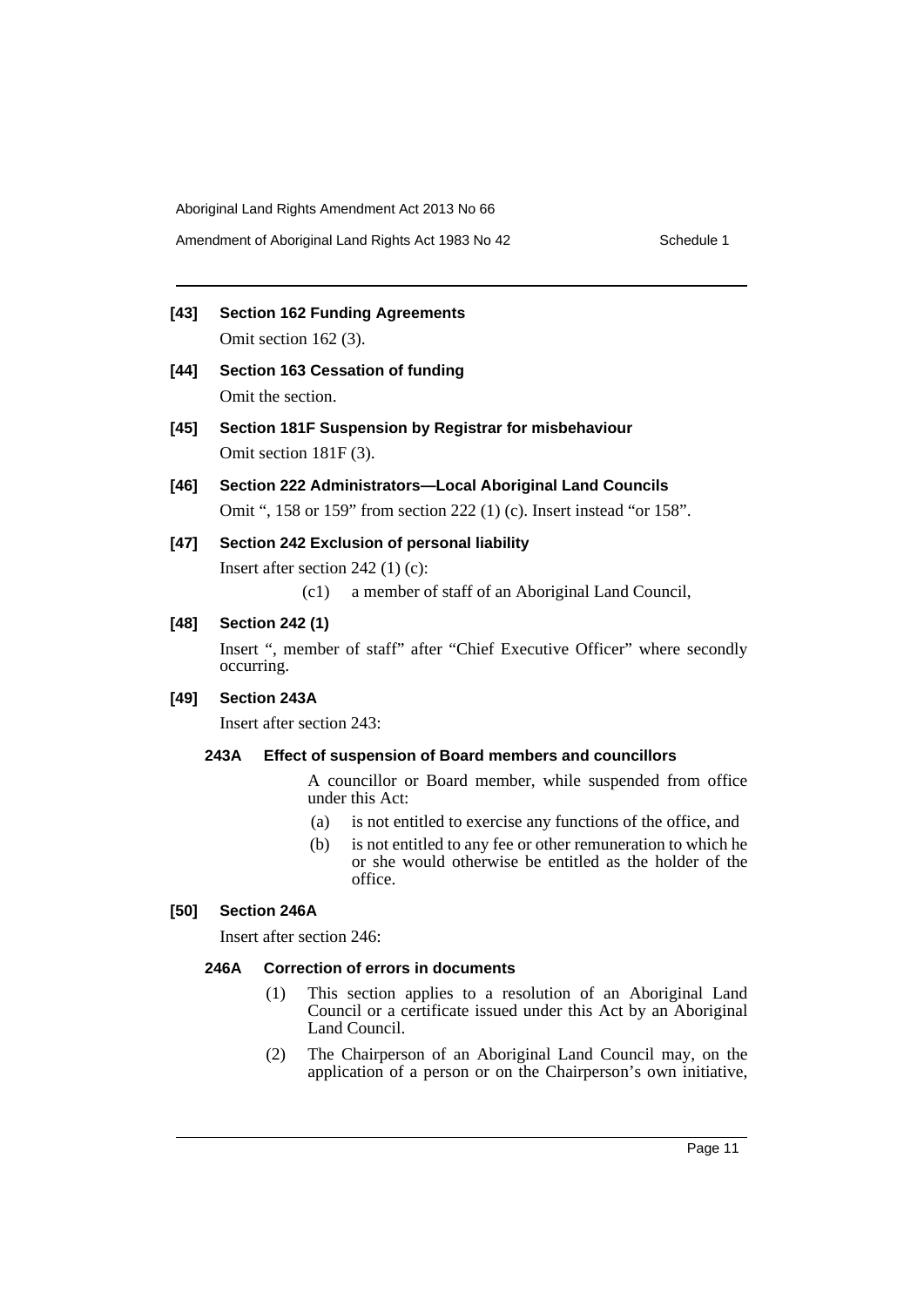correct any of the following in any document to which this section applies that was created or issued by that Council:

- (a) a clerical mistake,
- (b) an error arising from an accidental slip or omission,
- (c) a mistake in the description of any person or thing,
- (d) a defect of form.

# **[51] Section 252 Regulations**

Omit "New South Wales Aboriginal Land Council" from section 252 (2) (l). Insert instead "Registrar".

#### **[52] Schedule 3 Procedure of Boards and Councils**

Insert at the end of clause 2:

(2) If there is no Board of a Local Aboriginal Land Council and there is no administrator appointed for that Council, the Registrar may call a meeting of the Council for the purpose of electing a Board.

# **[53] Schedule 4 Savings, transitional and other provisions**

Insert at the end of clause 1A (1):

any other Act that amends this Act

# **[54] Schedule 4, Part 11**

Insert after Part 10:

# **Part 11 Aboriginal Land Rights Amendment Act 2013**

# **55 Definition**

In this Part:

*amending Act* means the *Aboriginal Land Rights Amendment Act 2013*.

# **56 Existing employment of staff members**

The amendment of section 144 by the amending Act does not affect the employment of a staff member of the New South Wales Aboriginal Land Council if the employment commenced before the commencement of the amendment.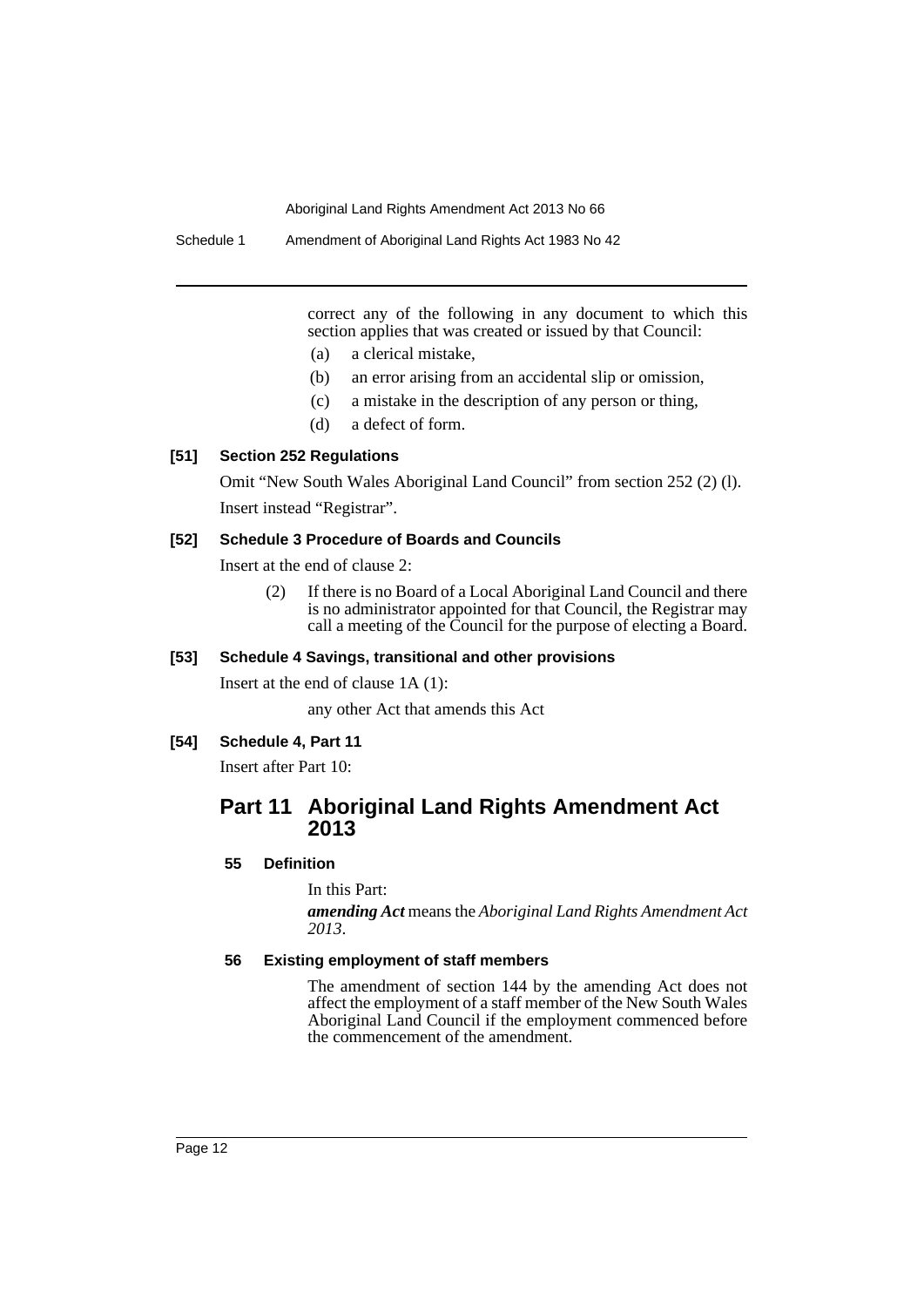Amendment of Aboriginal Land Rights Act 1983 No 42 Schedule 1

### **57 Appeals from decisions of Administrative Decisions Tribunal**

An amendment made to section 70, 71, 136 or 137 by the amending Act applies only to decisions of the Administrative Decisions Tribunal made after the commencement of the amendment.

# **58 Community development levy**

- (1) An amendment made to section 42T, or clause 113 of the *Aboriginal Land Rights Regulation 2002*, by the amending Act does not affect any liability for duty charged on a dutiable transaction that occurred before the commencement of the amendment.
- (2) Clause 113A of the *Aboriginal Land Rights Regulation 2002* (as inserted by the amending Act) does not affect any liability for duty charged on a dutiable transaction that occurred before the commencement of that clause.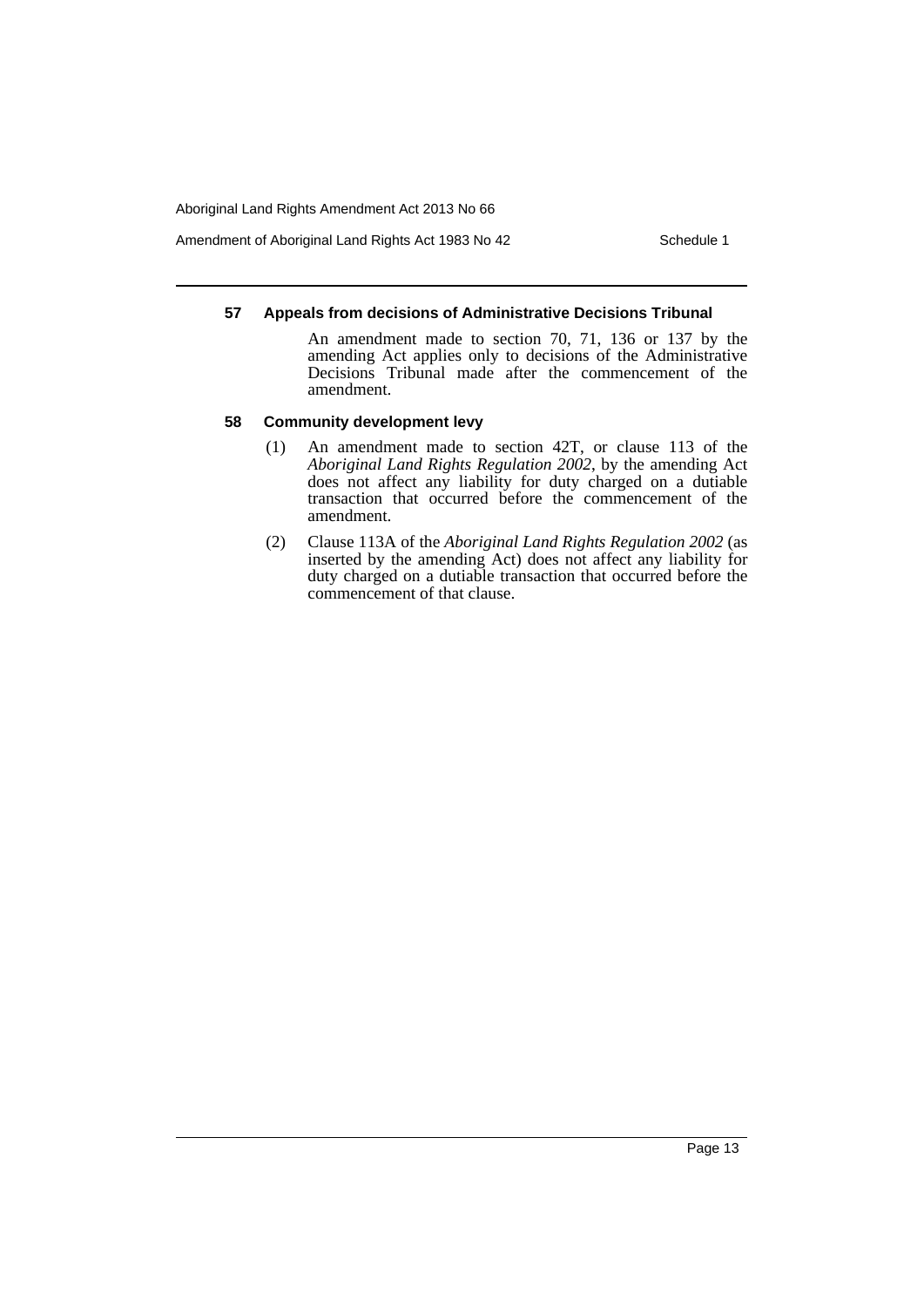# <span id="page-14-0"></span>**Schedule 2 Amendment of other Act and regulation**

# **2.1 Aboriginal Land Rights Regulation 2002**

#### **[1] Clause 25G Training requirements for Board members**

Omit "The New South Wales Aboriginal Land Council must arrange training for each member elected for the first time to a Board of a Local Aboriginal Land Council" from clause 25G (1).

Insert instead "For the purposes of section 65 of the Act, the training to be arranged by the New South Wales Aboriginal Land Council is training".

### **[2] Clause 31 Staff vacancies**

Omit clause 31 (1). Insert instead:

- (1) For the purposes of section 79A (1) of the Act, the manner of advertising a vacancy in the position of chief executive officer of a Local Aboriginal Land Council is to advertise the position:
	- (a) in a newspaper circulating in the area of the Council, and
	- (b) in a major indigenous newspaper circulating throughout the State.

# **[3] Clause 91 Staff vacancies**

Omit clause 91 (1). Insert instead:

- (1) For the purposes of section 143A (1) of the Act, the manner of advertising a vacancy in the position of Chief Executive Officer of the New South Wales Aboriginal Land Council is to advertise the position:
	- (a) in a newspaper circulating in the area of the Council, and
	- (b) in a major indigenous newspaper circulating throughout the State.

### **[4] Clause 95**

Omit the clause. Insert instead:

#### **95 Auditors**

The New South Wales Aboriginal Land Council must not include a person on the list of auditors required to be kept under section 153 of the Act unless the person is:

- (a) a registered company auditor, or
- (b) a member of the National Institute of Chartered Accountants, or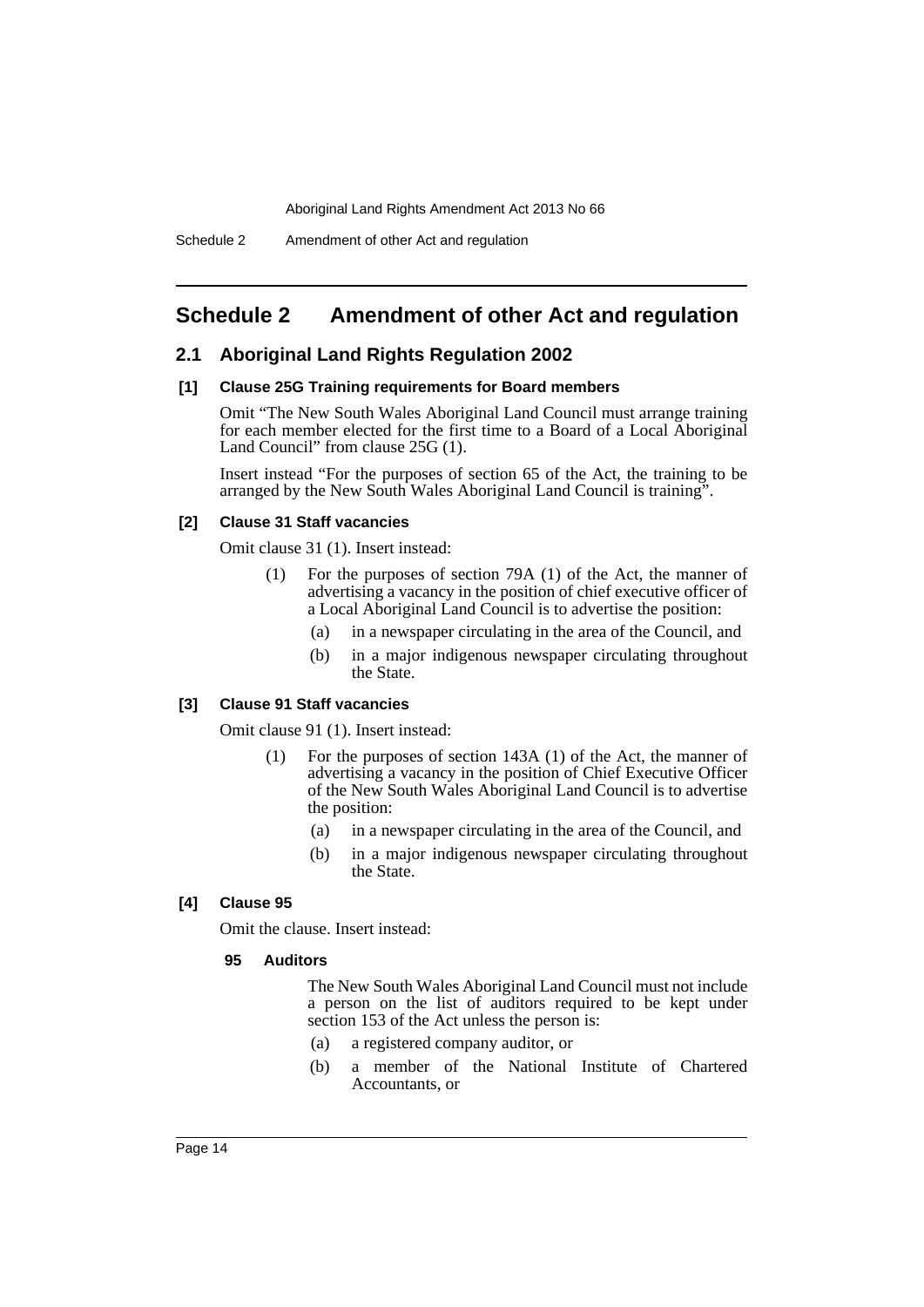Amendment of other Act and regulation Schedule 2

- (c) a member of CPA Australia, or
- (d) a member of the Institute of Chartered Accountants Australia.

#### **[5] Clauses 113 and 113A**

Omit clause 113. Insert instead:

#### **113 Amount of community development levy**

For the purposes of section 42T of the Act, the prescribed percentage (if any) of the duty that would be payable under the *Duties Act 1997* for a dutiable transaction is the percentage set out in Schedule 6A.

# **113A Transactions to which community development levy does not apply**

The community development levy does not apply to a dutiable transaction if the dutiable value of the land concerned is \$80,000 or less.

#### **[6] Schedule 2 Model rules for Local Aboriginal Land Councils**

Omit clause 21 (2) (c).

# **2.2 National Parks and Wildlife Act 1974 No 80**

#### **[1] Section 71O Vesting and reservation of Schedule 14 lands**

Omit "joint tenants (without the benefit of survivorship)" from section  $71O(2)$  (b).

Insert instead "tenants in common".

#### **[2] Section 71P Effect of publication of proclamation**

Omit "joint tenants (without the benefit of survivorship)" from section  $\tilde{7}$  IP (2).

Insert instead "tenants in common".

### **[3] Schedule 3 Savings, transitional and other provisions**

Insert at the end of clause 1 (1):

*Aboriginal Land Rights Amendment Act 2013*